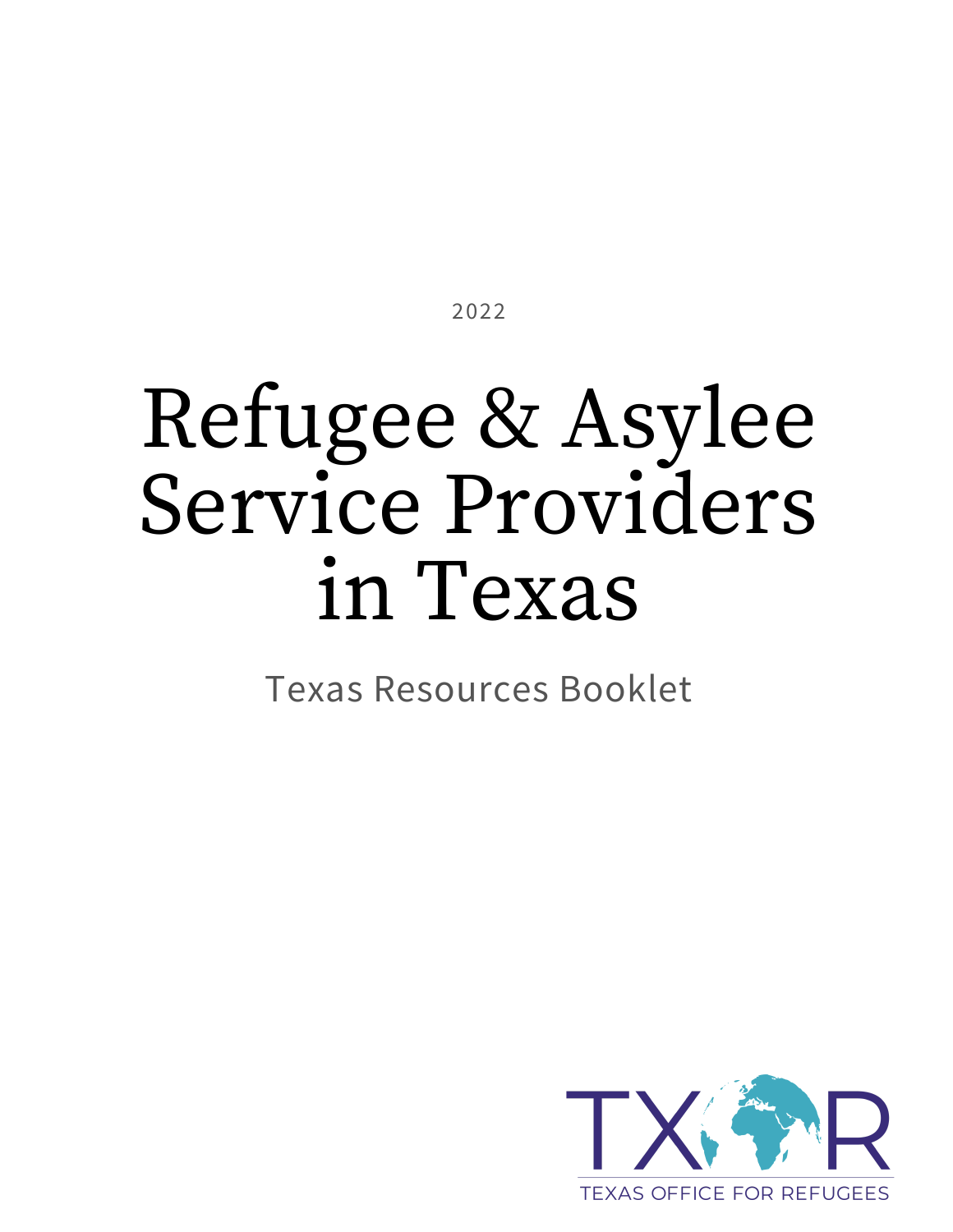## Table of Contents

| 01 | <b>Statewide Services</b> | 06 | <b>Fort Worth</b> |
|----|---------------------------|----|-------------------|
| 02 | Amarillo                  | 07 | <b>Harlingen</b>  |
| 03 | Austin                    | 08 | Houston           |
| 04 | <b>Dallas</b>             | 09 | San Antonio       |
| 05 | El Paso                   |    |                   |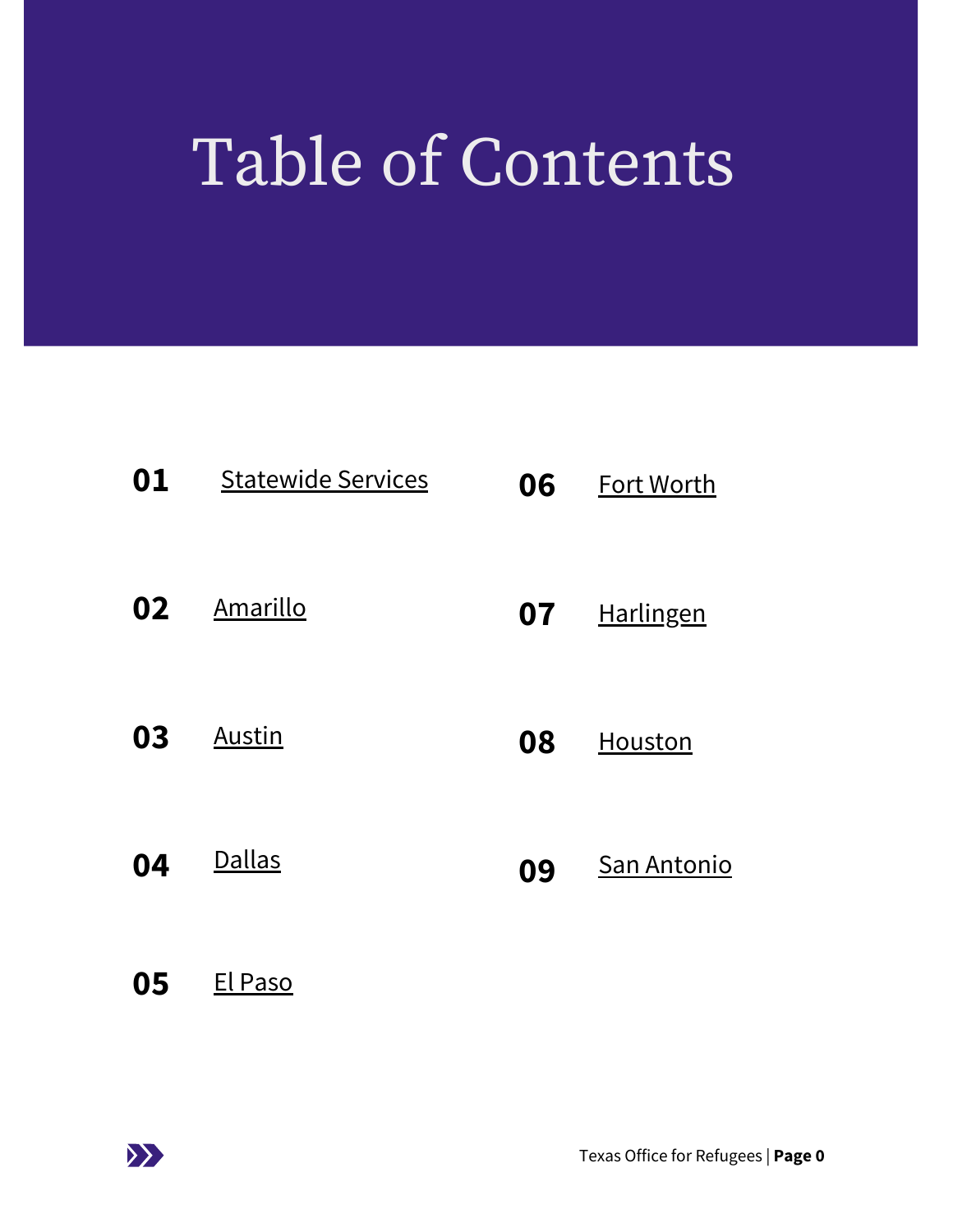### <span id="page-2-0"></span>What you need to know about Statewide Services in Texas:

Here is a list of all the services that can be found in Texas. Please note that not all services are able to be provided by each service provider.

| Refugee Cash Assistance      | <b>RCA</b>    |
|------------------------------|---------------|
| Refugee Medical Assistance   | <b>RMA</b>    |
| Civics Instruction           | CI            |
| Digital Inclusion Services   | <b>DIS</b>    |
| Driver's Education           | Driver's Ed   |
| <b>Education Services</b>    | EDU           |
| Employment Services          | <b>EMP</b>    |
| Integration Services         | INT           |
| Pre High School Equivalency  | Pre-HSE       |
| Professional Recertification | Prof. Recert. |
| Refugee Youth Mentoring      | <b>RYM</b>    |
| Social Adjusting Services    | SAS           |
| Services for Older Refugees  | SOR           |
| Vocational Training          | VT            |
| Women's Empowerment Program  | WEP           |

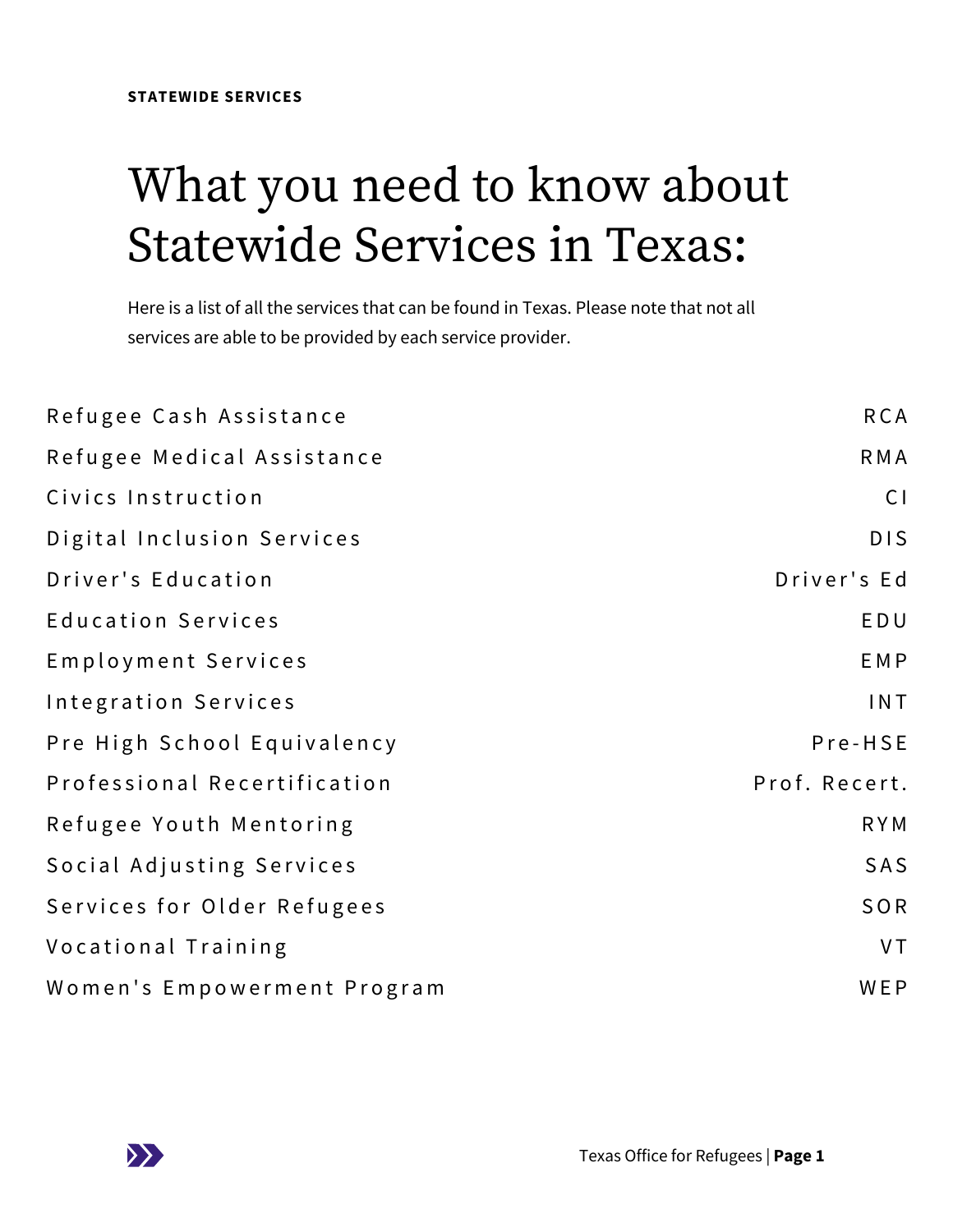### **About Amarillo Providers**

#### <span id="page-3-0"></span>**Catholic Charities of the Texas Panhandle**

Services Include: RCA, RMA, EMP, INT, RYM, SAS Catholic Charities of the Texas Panhandle 2801 Duniven Circle Amarillo, TX 79109 Email: n/a

### **Refugee Services of Texas - Amarillo**

Services Include: RCA, RMA, EMP, INT, RYM, SAS Refugee Services of Texas - Amarillo 1101 Fritch Highway Amarillo, TX 79108 Tel: (806) 381-0099 Email: amarillo@rstx.org



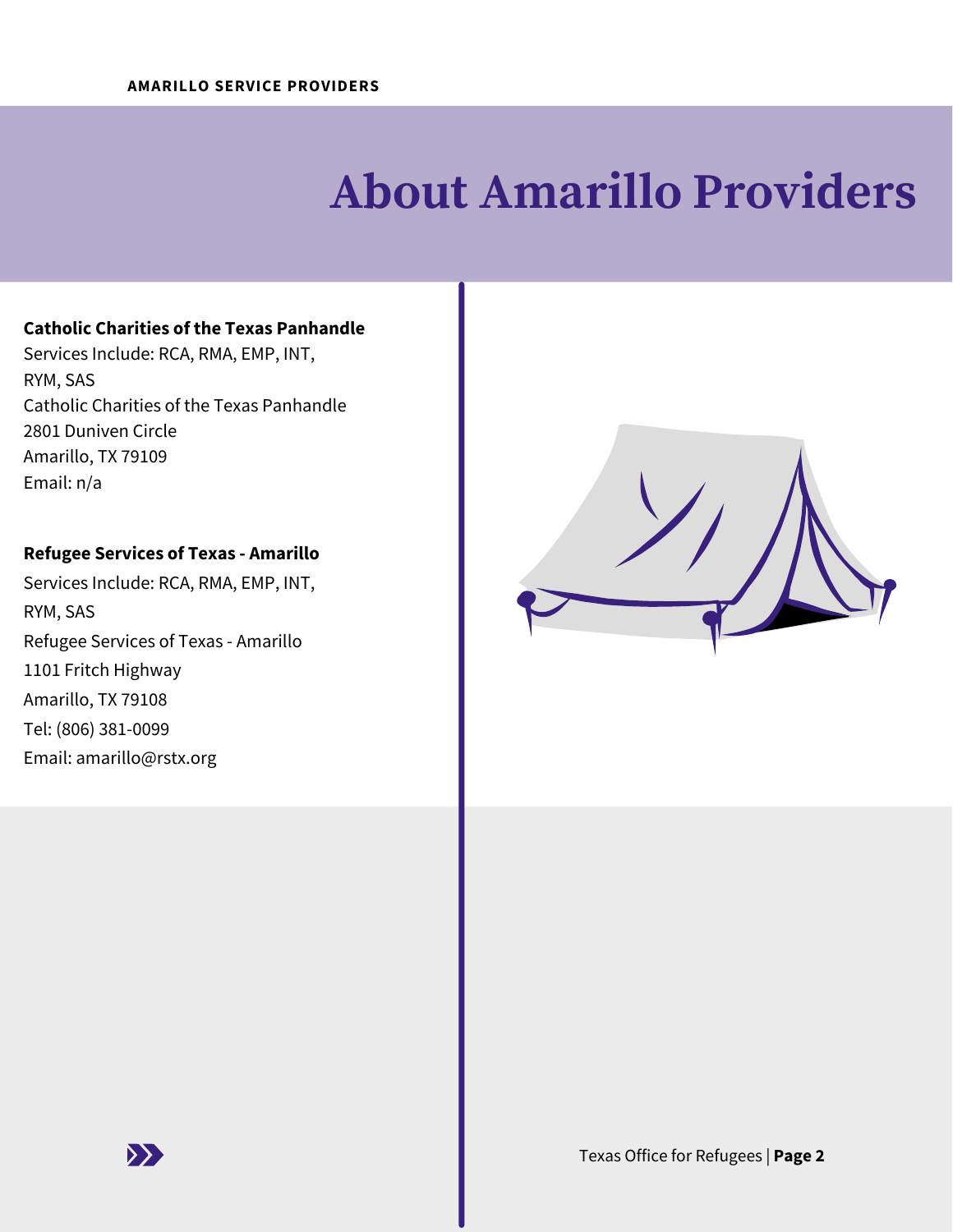### <span id="page-4-0"></span>**About Austin Providers**



 $\sum$ 

Services Include: RCA, RMA, EDU Caritas of Austin 611 Neches Street Austin, TX 78701 Tel: 512-479-4610 Email: n/a

### **Refugee Services of Texas - Austin** Services Include: RCA, RMA, EMP, INT, RYM, SAS, SOR Refugee Services of Texas Austin 500 East St. Johns Ave. Suite 1.280 Austin, TX 78752 Tel: (512) 472-9472 Email: austin@rstx.org

#### **Interfaith Action for Central Texas**

Services Include: EDU Interfaith Action for Central Texas 2921 East 17th St. Suite 3 Austin, TX 78702 Tel: (512) 479-4610 Email: iact@interfaithtexas.org

Texas Office for Refugees | **Page 3**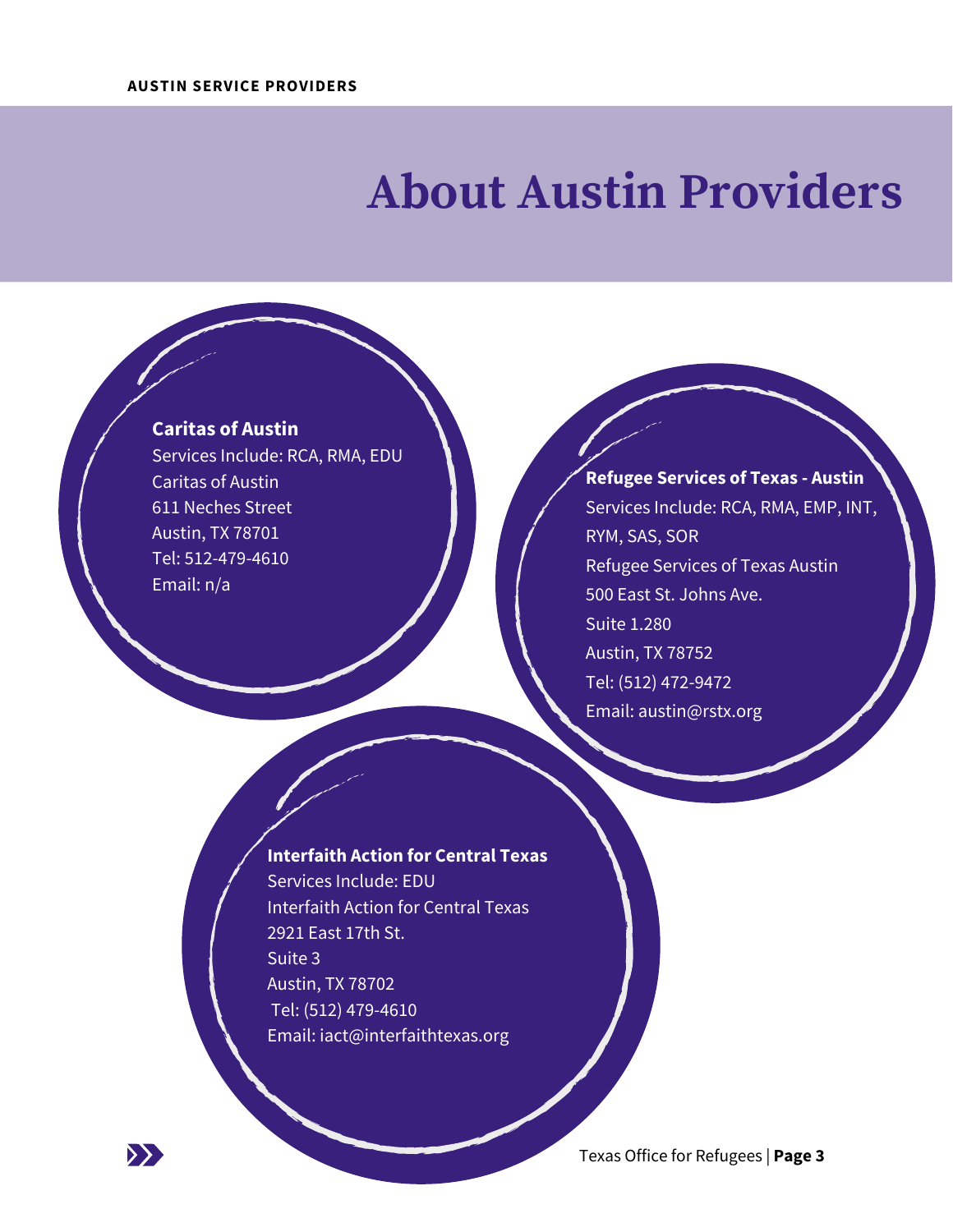### **About Dallas Providers**

<span id="page-5-0"></span>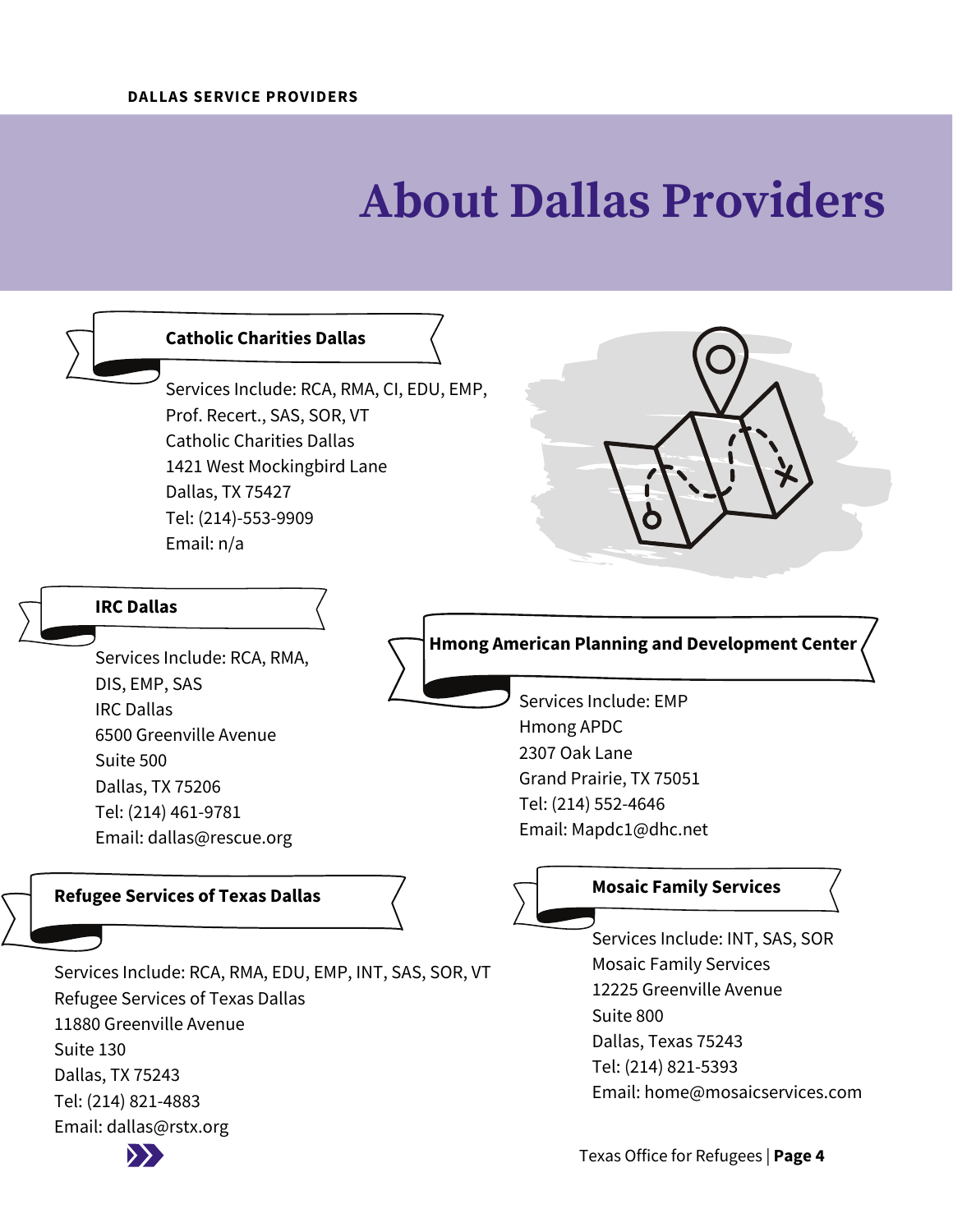### <span id="page-6-0"></span>**About El Paso Providers**

#### **El Calvario UMC**

Services Include: RCA, RMA, EMP, SAS El Calvario UMC 2400A East Yandell El Paso, TX 79903 Tel: (915) 532-3975 Email: [info@elcalvarioumc.org](mailto:info@elcalvarioumc.org)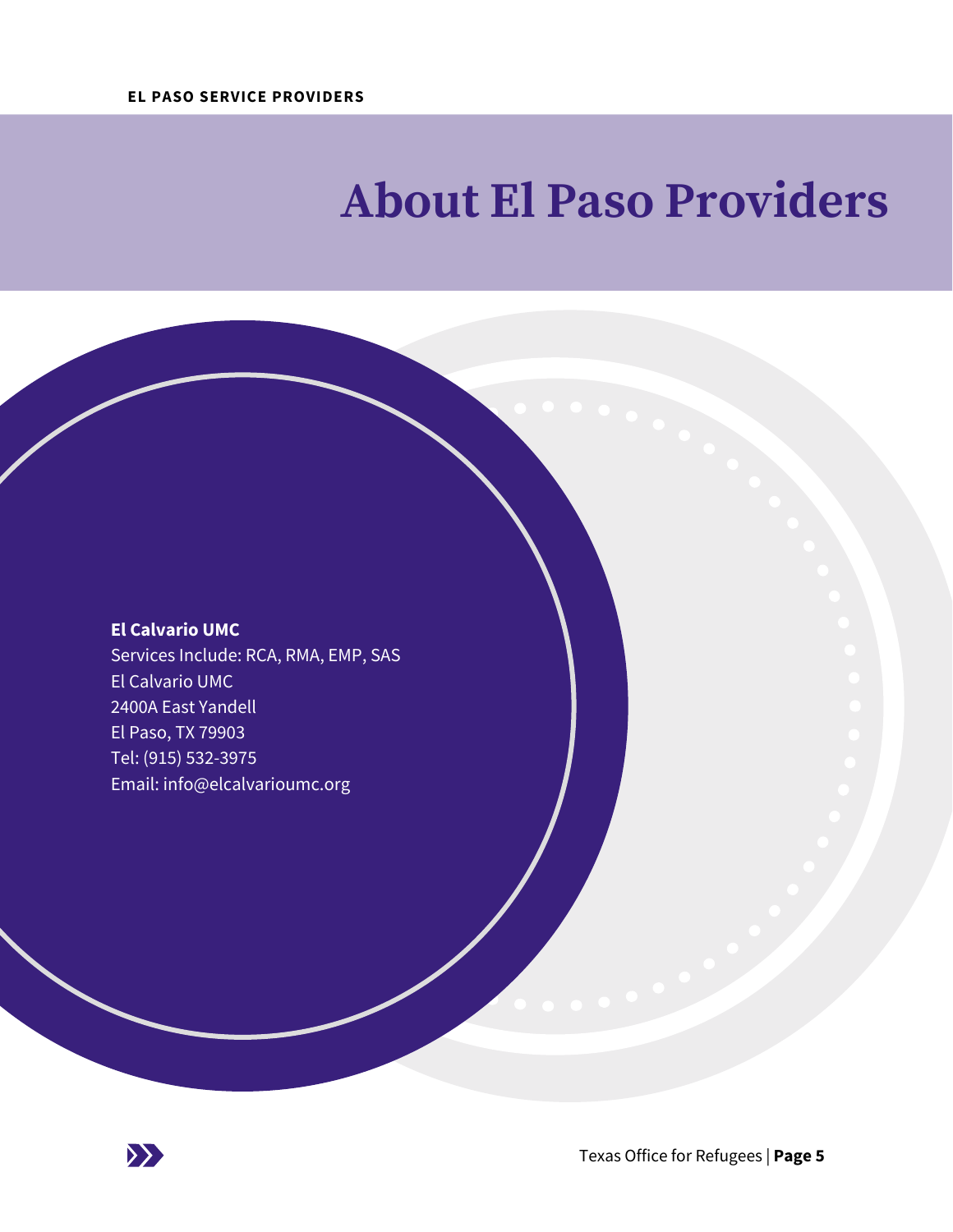### <span id="page-7-0"></span>**About Fort Worth Providers**



**World Relief North Texas**

Services Include: RCA, RMA, EMP, SAS World Relief North Texas 4200 South Fwy. Suite 408 Fort Worth, TX 76115 Tel: (817) 615-9331 Email: infonorthtexas@wr.org



**Catholic Charities Fort Worth** Services Include: RCA, RMA, EDU, EMP, INT, SAS, SOR Catholic Charities Fort Worth 249 Thornhill Drive Fort Worth, TX 76115 Tel: (817) 534-0814 Email: infocatholiccharities@ccdofw.org



**Refugee Services of Texas - Fort Worth** Services Include: RCA, RMA, EDU, EMP, INT, SAS, SOR Refugee Services of Texas - Fort Worth 4200 South Freeway Suite 320 Fort Worth, TX 76115 Tel: (817) 413-3772 Email: fortworth@rstx.org

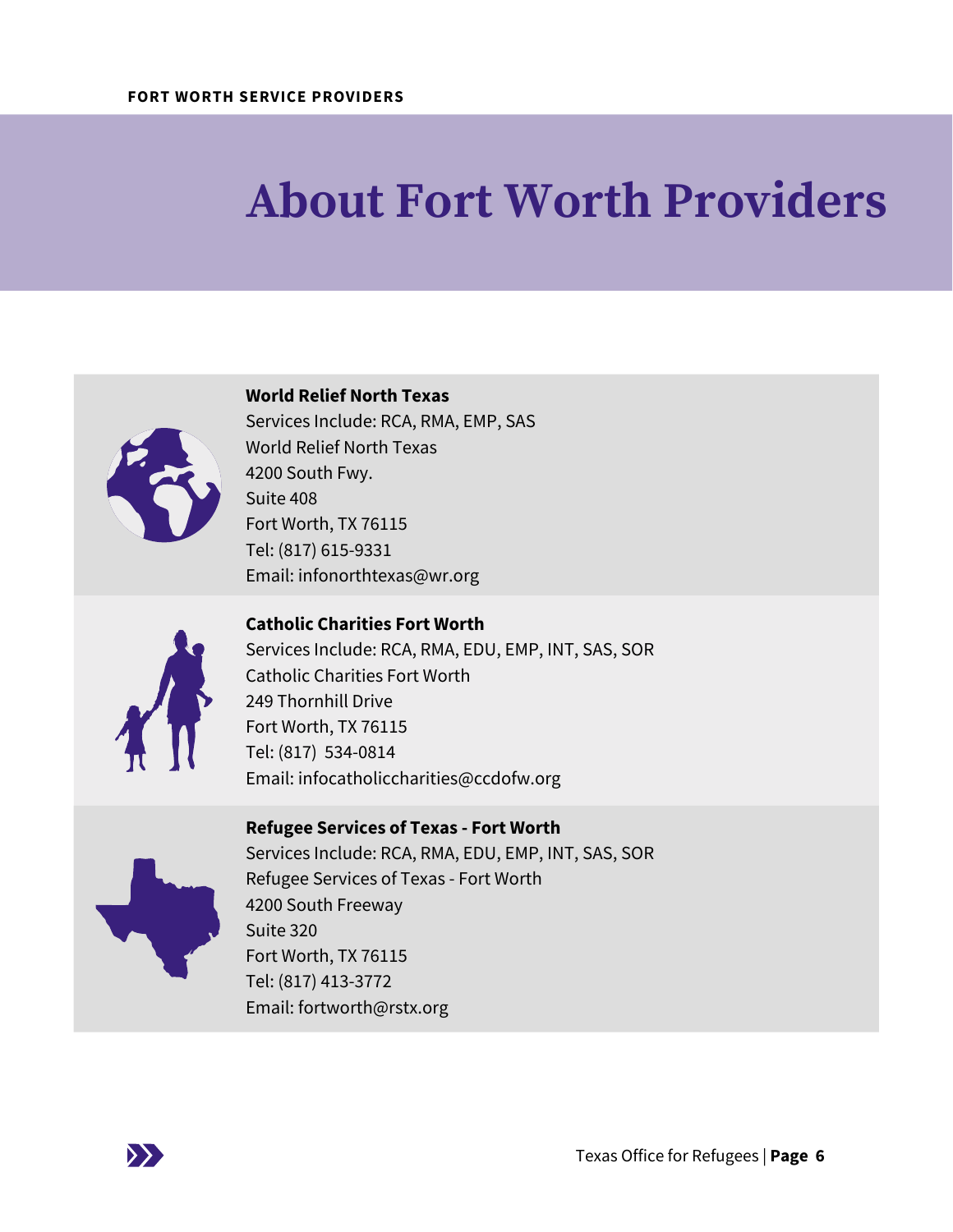### <span id="page-8-0"></span>**About Harlingen Providers**

#### **Refugee Services of Texas - Rio Grande Valley**

Services Include: RCA, RMA, SAS Refugee Services of Texas - Rio Grande Valley 2404 F Street Suite C Harlingen, TX 78552 Tel: (469) 919-5265 Email: rgv.rstx.org



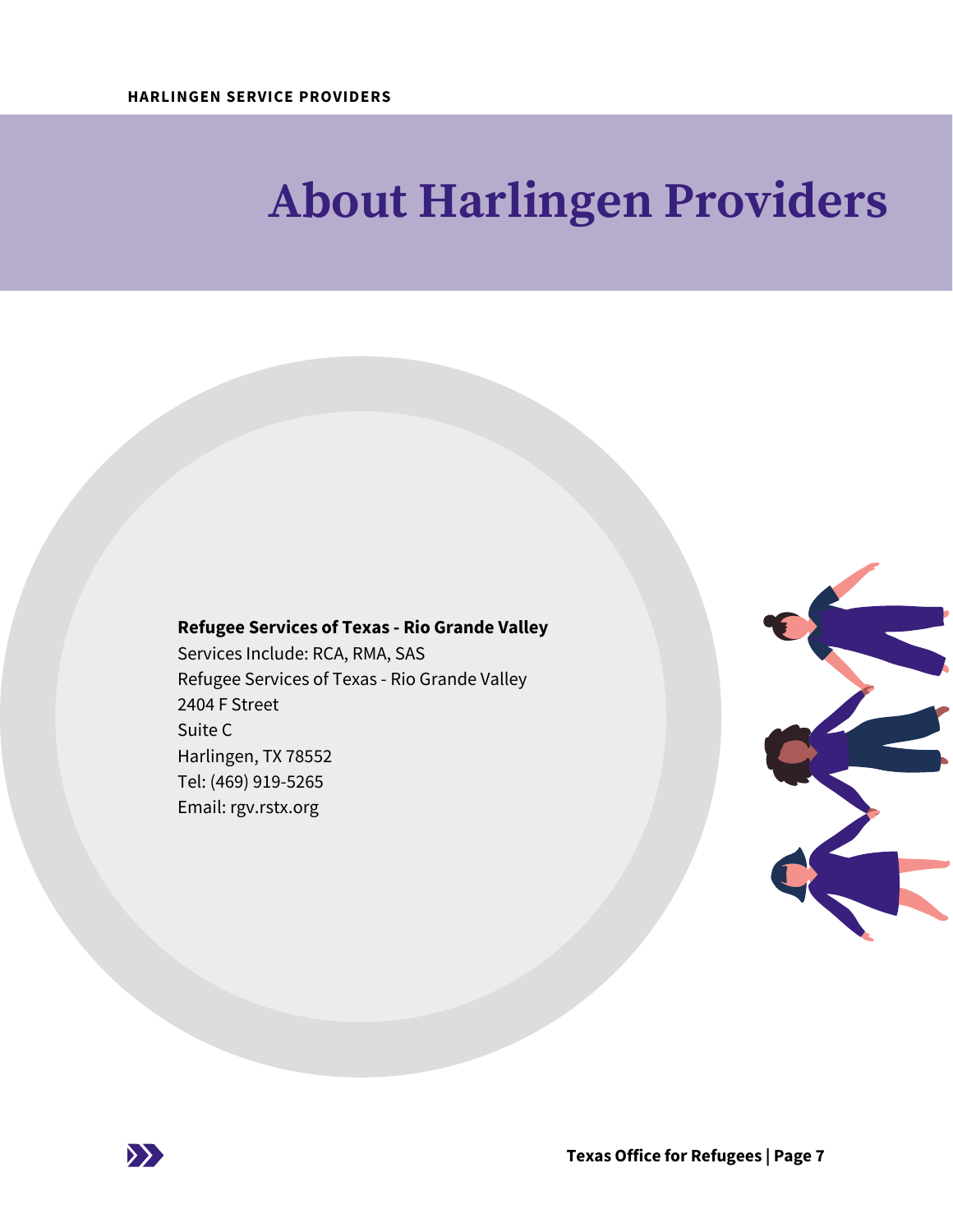### **About Houston Providers**

<span id="page-9-0"></span>

#### **The Alliance**

Services Include: The Alliance 6440 Hillcroft Ave. Suite 400 Houston, TX 77081 Tel: (713) 776-4700 Email: Info@TheAllianceTX.org

### **Interfaith Ministries for Greater Houston** Services Include: IMGH 3303 Main Street Houston, TX 77002 Tel: (832) 638-5609 Email: asylees@imgh.org

#### **YMCA International Services** Services Include: **YMCA** 6300 Westpark Drive Suite 600 Houston, TX 7705 Tel: (713) 339-9015 Email: referrals@ymcahouston.org

#### **BEI**

Services Include: **BEI** 6060 Richmond Avenue Suite 180 Houston, TX 77057 Tel: (713) 789-4555 Email: asylees@bei.edu

#### **Refugee Services of Texas - Houston** Services Include: RST-H 7211 Regency Square Blvd. Suite 203 Houston, TX 77036 Tel: (713) 644-6224 Email: houston@rstx.org

**Catholic Charities of the Archdiocese of Galveston - Housto**n Services Include: **CCGH** 2900 Louisiana Street Houston, TX 77006 Tel: (713) 874-6546 Email: ccoutreach@catholiccharities.org

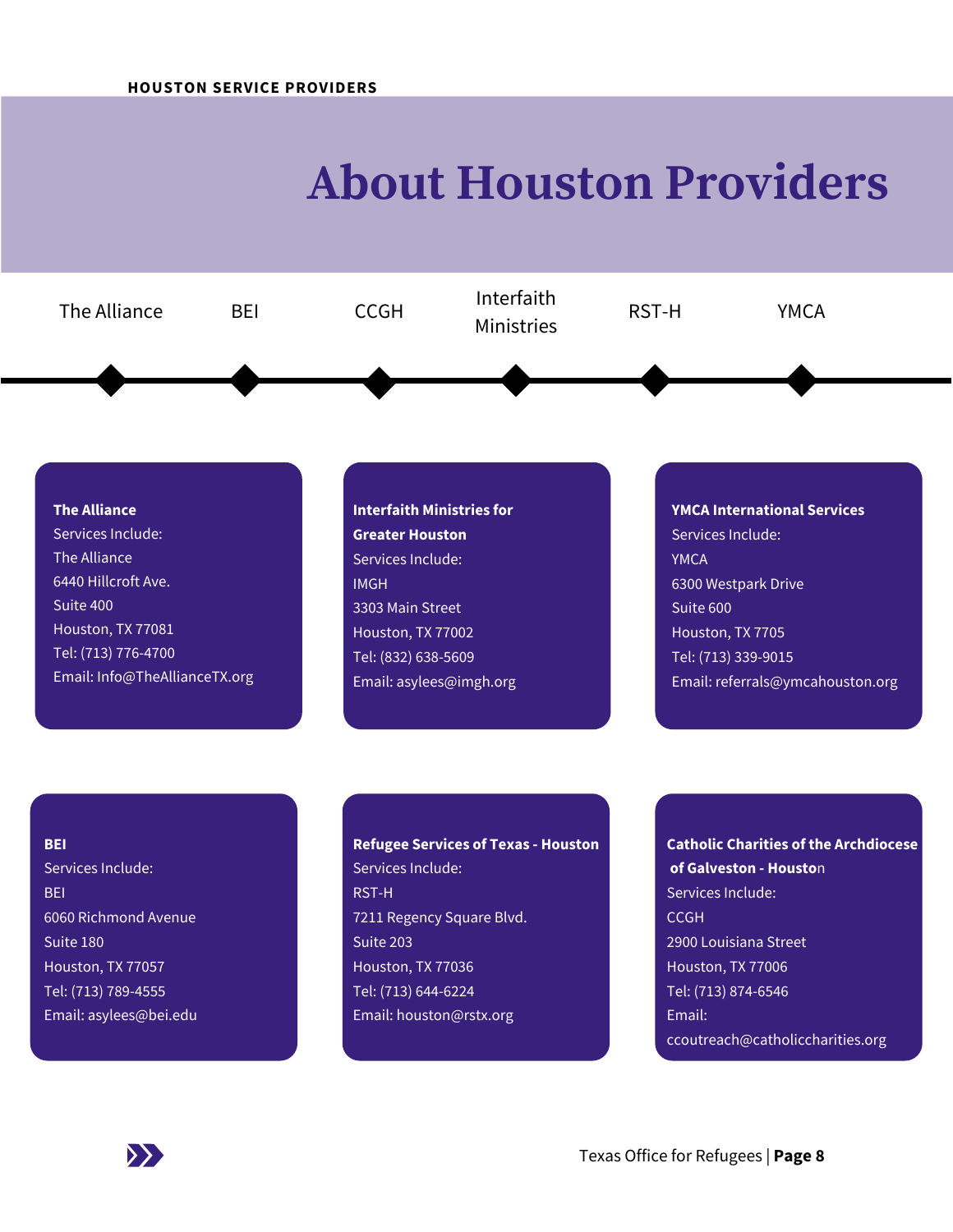### <span id="page-10-0"></span>**About San Antonio Providers**

#### **RAICES**

Services Include: RAICES 5121 Crestway Drive Suite 105 San Antonio, TX 78239 Tel: (210) 222-0964 Email: resettlementmanagement@raicestexas.org

### **Catholic Charities San Antonio**

Services Include: Catholic Charities San Antonio 202 West French Place San Antonio, TX 78212 Tel: (210) 222-1294 Email: info@ccaosa.org